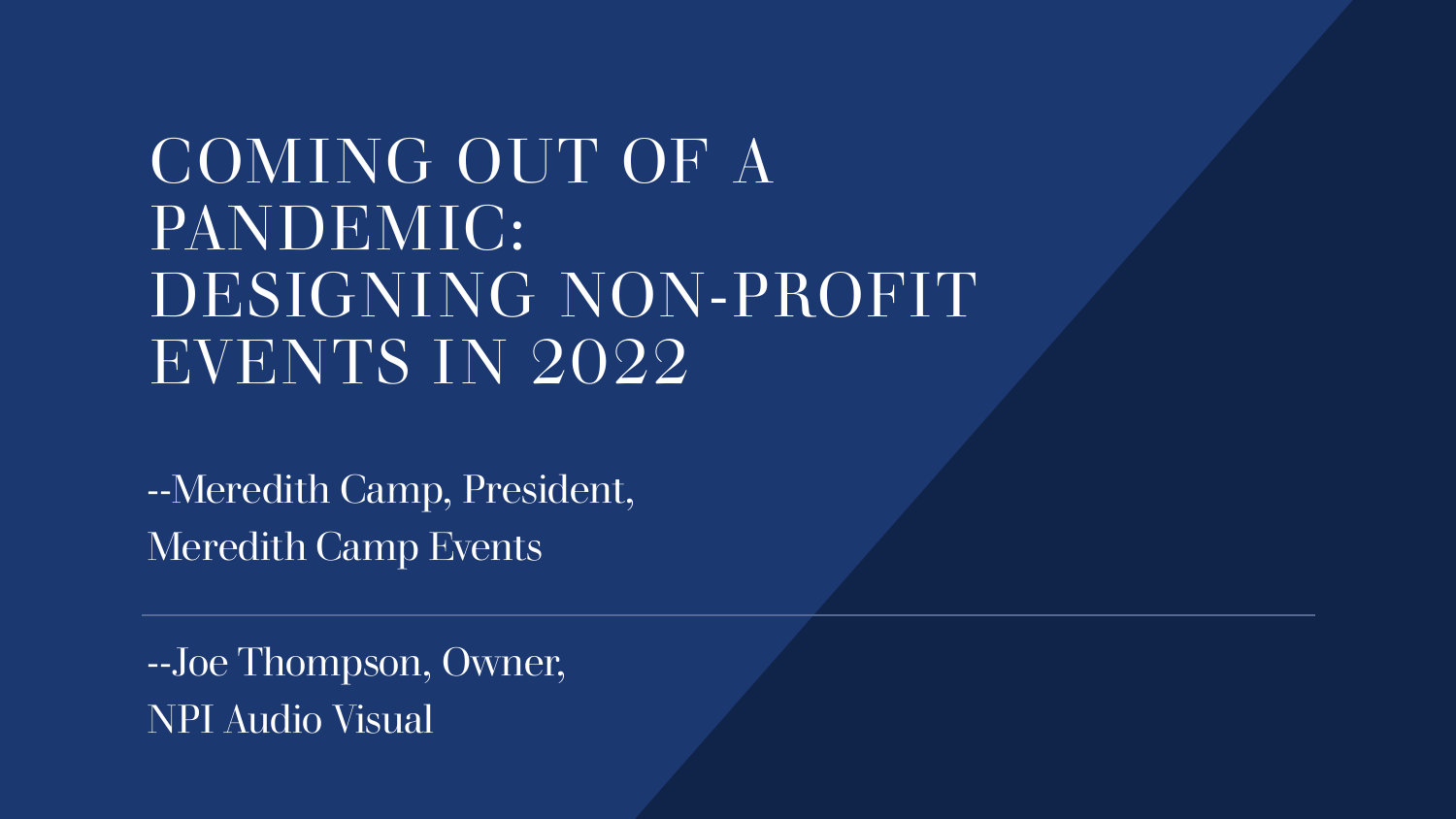#### MEREDITH CAMP, PRESIDENT MEREDITH CAMP EVENTS

- Event Consultant in Northeast Ohio Area since 2004
- Specializes in large scale consumer and non-profit events
- Clients include: RNC, Greater Cleveland Sports Commission, Destination Cleveland, National Senior Games, Cleveland Clinic Timken, University Hospitals, Maltz Museum, Nature Center at Shaker Lakes, Open Doors Academy, Prayers from Maria, Beaumont School
- Previously, Director of Events and Gameday for the Cleveland Browns and Tampa Bay Buccaneers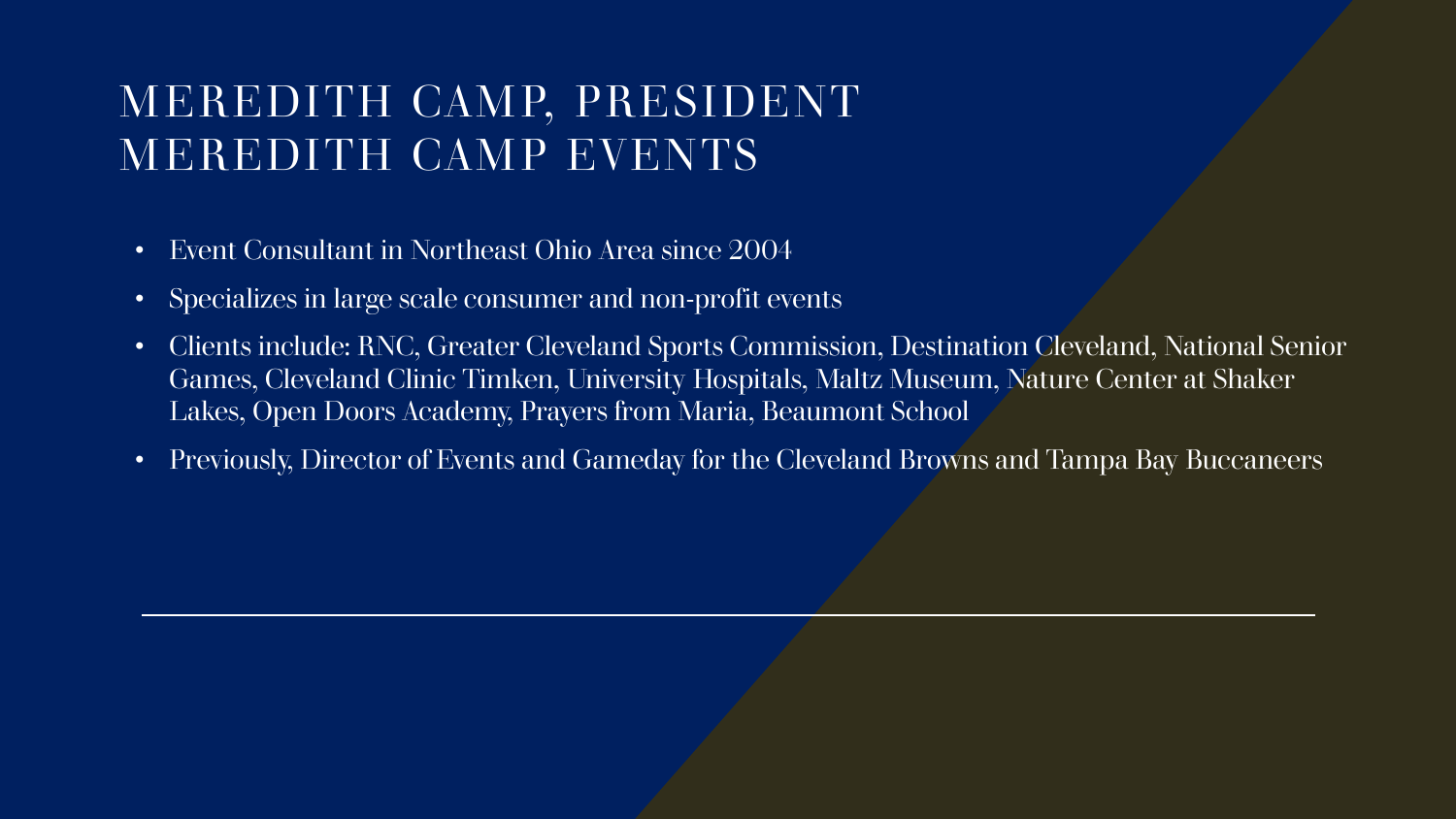#### JOE THOMPSON, PRESIDENT NPI AUDIO VISUAL SOLUTIONS

- Audio Visual Lighting & Staging provider since 1992
- Specializes in large scale corporate, social, entertainment and non-profit live events
- Virtual & Streaming event since 2016
- Clients include: RNC, Greater Cleveland Sports Commission, National Senior Games, Cleveland Clinic Timken, University Hospitals, Maltz Museum, Metro Hospitals, Cleveland Browns, Cleveland Indians, Cleveland Cavs, Burger King, McDonalds, Charles Schwab, Case Western, Cleveland State, Kent State, Baldwin Wallace, Event Planners and many more.
- Previously Food & Beverage Director Embassy Suites, United States Air Force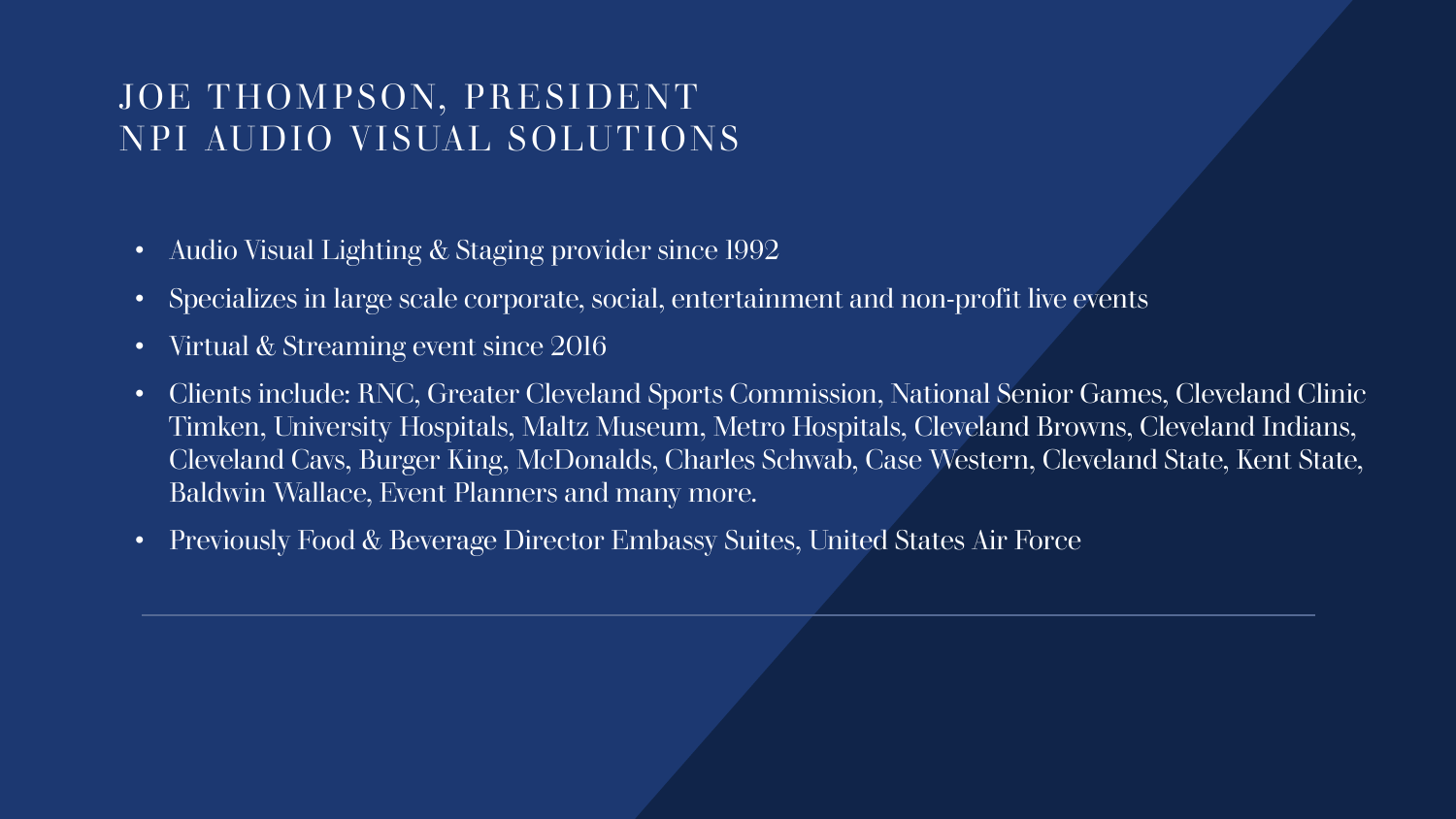## THE IMPORTANCE OF GATHERING – NOW MORE THAN EVER

- Crossroads of "post-pandemic" events in-person, hybrid or virtual
- Goals of your event, specifically fundraising goals
- Gathering in person more important then ever for friend and fundraising
- Companies less willing to continue to give without ability to network in person
- "Zoom fatigue"
- Efficiency of some virtual events
- Ever-changing COVID landscape and each organizations demographic are big factors in the decision as well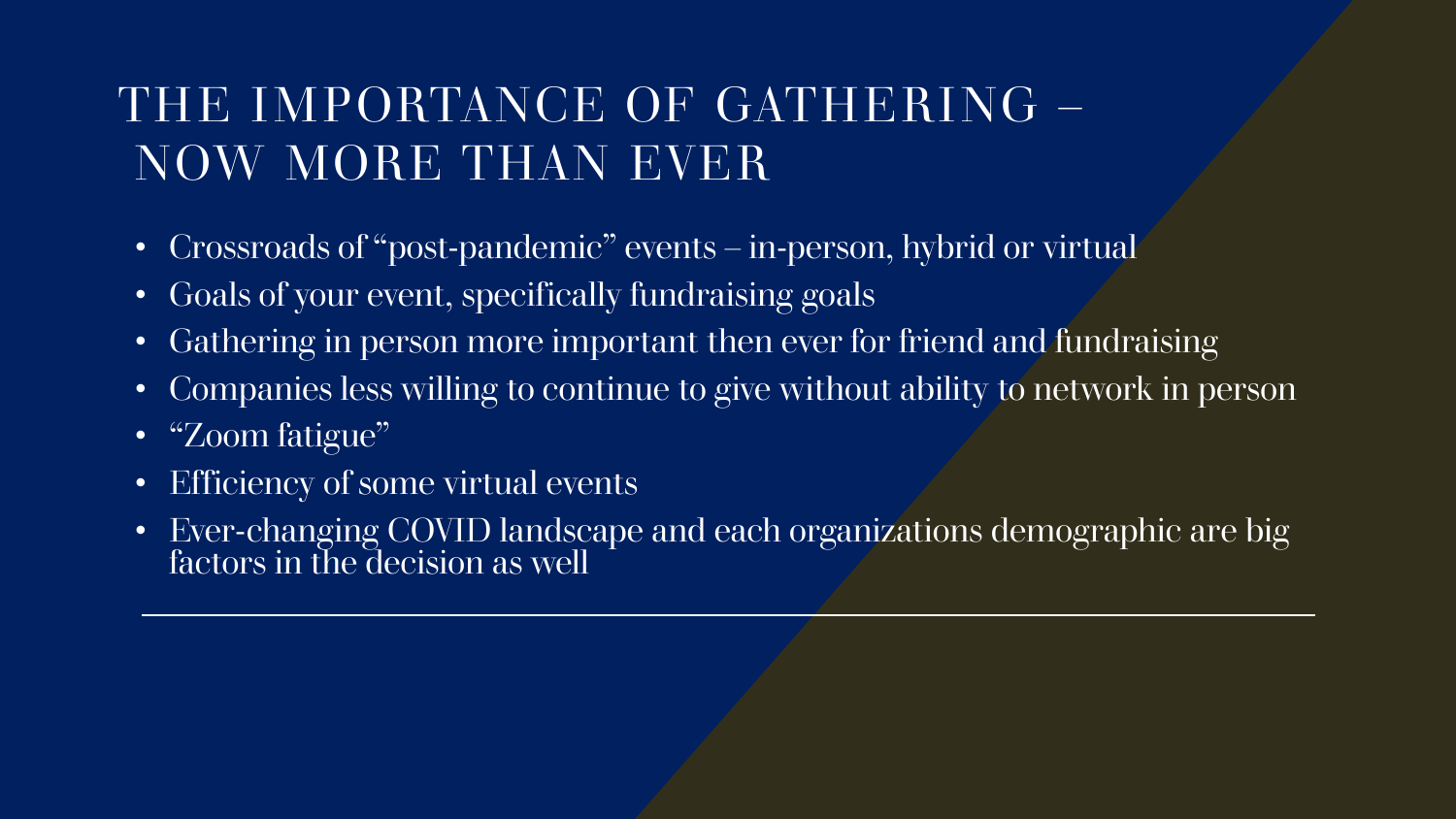#### IN PERSON/HYBRID EVENTS IN 2022

- Indoor/outdoor discussion
- Size
- Continue to monitor COVID environment and change/communicate as needed
- Requirements for guests to attend and other protocols
- Is hybrid relevant for your audience are some people comfortable attending in person but you need a live stream for those who are not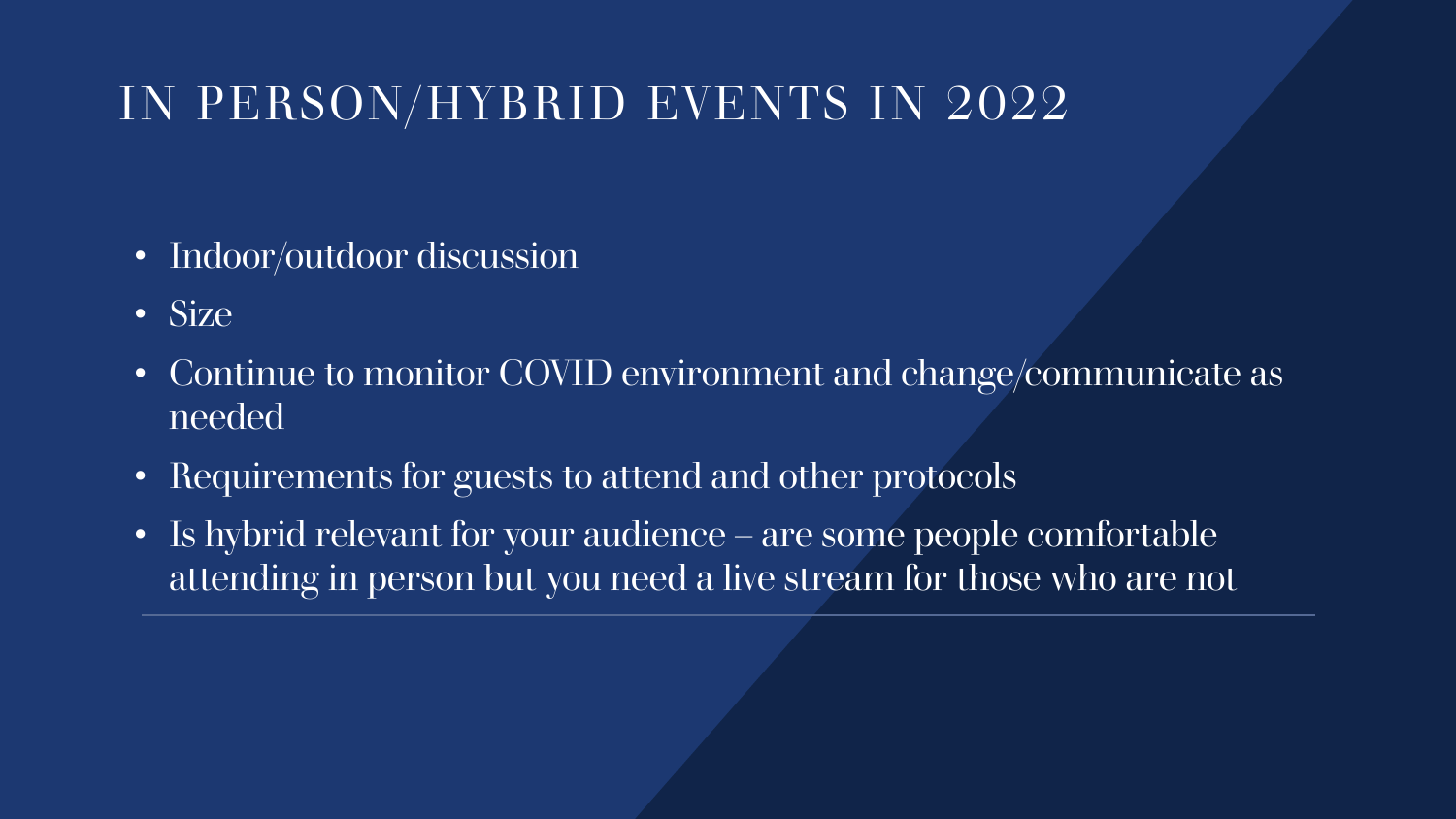# VIRTUAL/HYBRID EVENTS IN 2022

- If it is determined that virtual is the best fit due to COVID, efficiencies or other reasons, there are several elements to consider when determining the best way to execute a virtual event:
- Budget
- Timing does it have to be a live virtual event or would pre-recorded meet needs (will there be fundraising, need for live interaction, desire for audience to "see" one another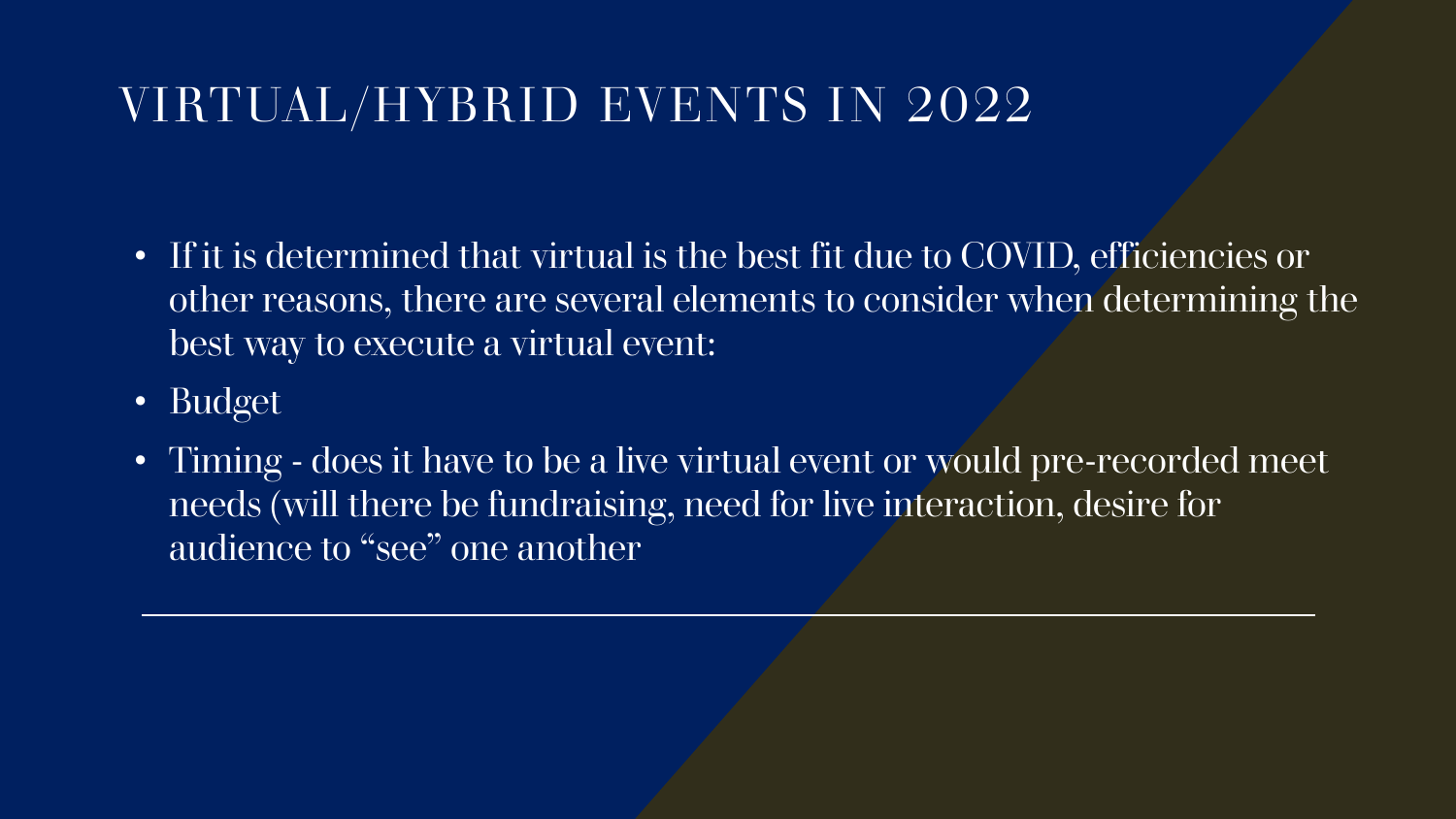### VIRTUAL/HYBRID EVENTS IN 2022

- Different platforms/technology for virtual events pending your budget, timing, etc.
- Fully produced show in-studio (NPI to show examples)
- Live stream of portions of a live event
- Simpler platforms like Zoom or Teams